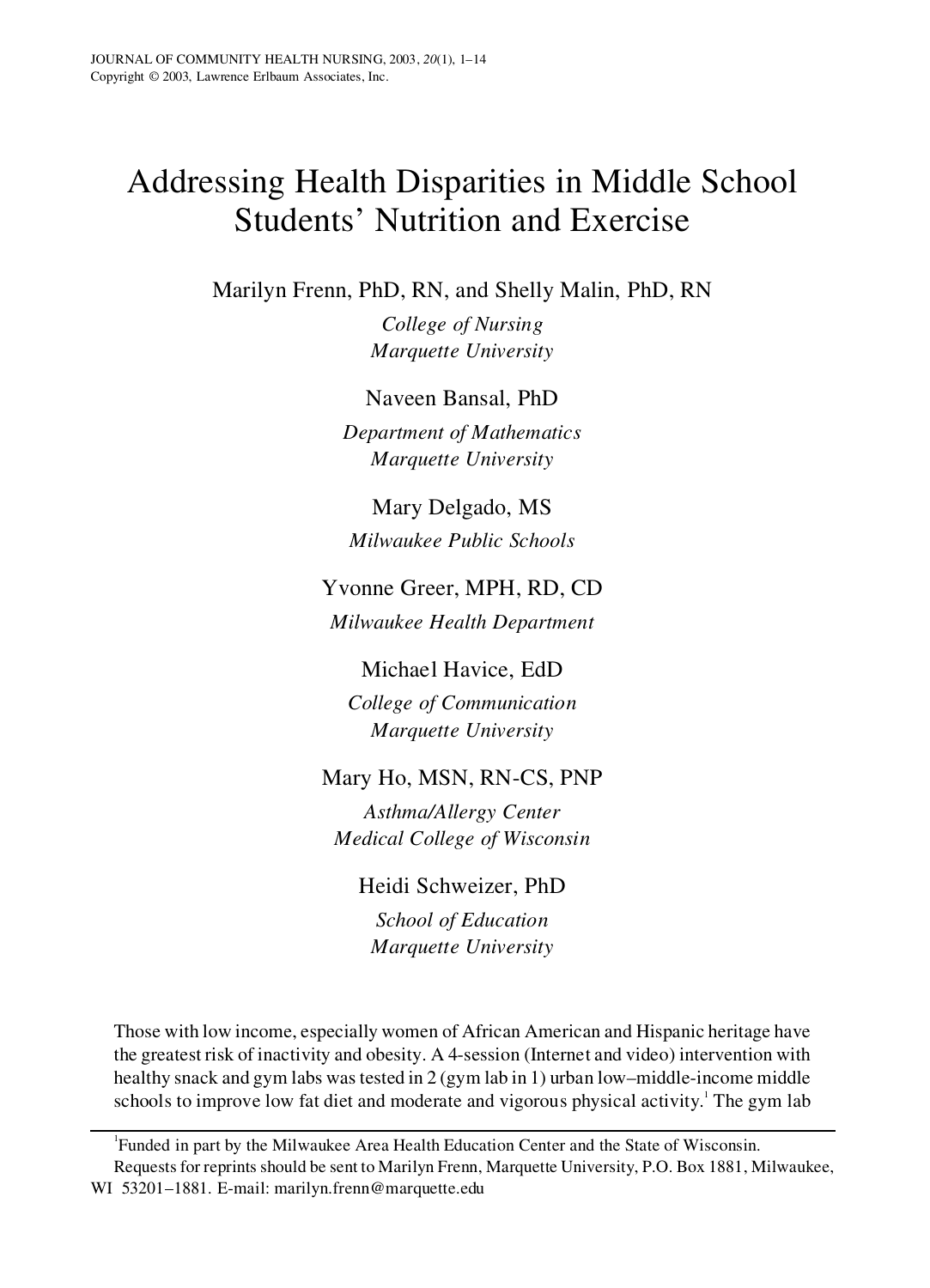was particularly beneficial  $(p = .002)$ . Fat in diet decreased with each Internet session in which students participated. Percentage of fat in food was reduced significantly *p* = .018 for Black, White, and Black/Native American girls in the intervention group. Interventions delivered through Internet and video may enable reduction of health disparities in students by encouraging those most at risk to consume 30% or less calories from fat and to engage in moderate and vigorous physical activity.

One in five adolescents (21%) in the United States is overweight (National Center for Health Statistics, 1999). Patterns established during middle school years are important in the development of adult health-related habits (Leger & Nutbeam, 2000). Given that poor diet, obesity, and inactivity result in more than 300,000 preventable deaths per year and that chronic disease accounts for 60% of medical care expenditures in the United States (National Center for Disease Prevention & Health Promotion, 2001a), high priority must be given to developing effective interventions. Nearly half of American youths aged 12 to 21 years, lack vigorous activity on a regular basis. Inactivity is more common among women (14%) than men (7%) and among Black women (21%) than White women (12%). Participation in all types of physical activity declines strikingly as age or grade in school increases (National Center for Chronic Disease Prevention & Health Promotion, 2001b). Extensive reviews (Contento et al., 1995; Kennedy, 1998; Meininger, 1997) of research on the effectiveness of nutrition education re vealed many studies in which nutrition knowledge and attitudes of children were im proved. School-based interventions were more effective than interventions conducted outside the school setting (Contento et al., 1995).

Harrell, McMurray, Gansky, Bandiwala, and Bradley (1999) demonstrated population-based approaches in schools are more effective than intervening with those at most risk for cardiovascular disease. Dietz and Gortmaker (2001) identified the great impact of school-based approaches, but noted that study findings often are not implemented.

#### CONCEPTUAL FRAMEWORK FOR THE INTERVENTION

The intervention in this study incorporated concepts from the Transtheoretical (TM; Prochaska et al., 1994) and Health Promotion (HP; Pender, 1996) models, and was tailored to participants' stage of change. Conceptual development and prior work with these models have been described (Bowen, Meischke, & Tomoyasu, 1994; Brug, Hospers, & Kok, 1997; Cardinal, 1997; Cardinal, Engels, & Zhu, 1997; Frenn & Malin, 1998, in press; Frenn, Malin, & Bansal, in press; Frenn & Porter, 1999; Garcia et al., 1995; Greene et al., 1999; Lamb & Joshi, 1996; Marcus, Eaton, Rossi, & Harlow, 1994; Marcus & Simkin, 1994; Nigg & Courneya, 1998; Rossi, Greene, et al., 1994; Potvin, Gauvin, & Nyuyen, 1997; Robbins et al., 2001; Steptoe, Wijetunge, Doherty, & Wardle, 1996). Briefly, stages of change in the TM (Prochaska et al., 1994) include the following: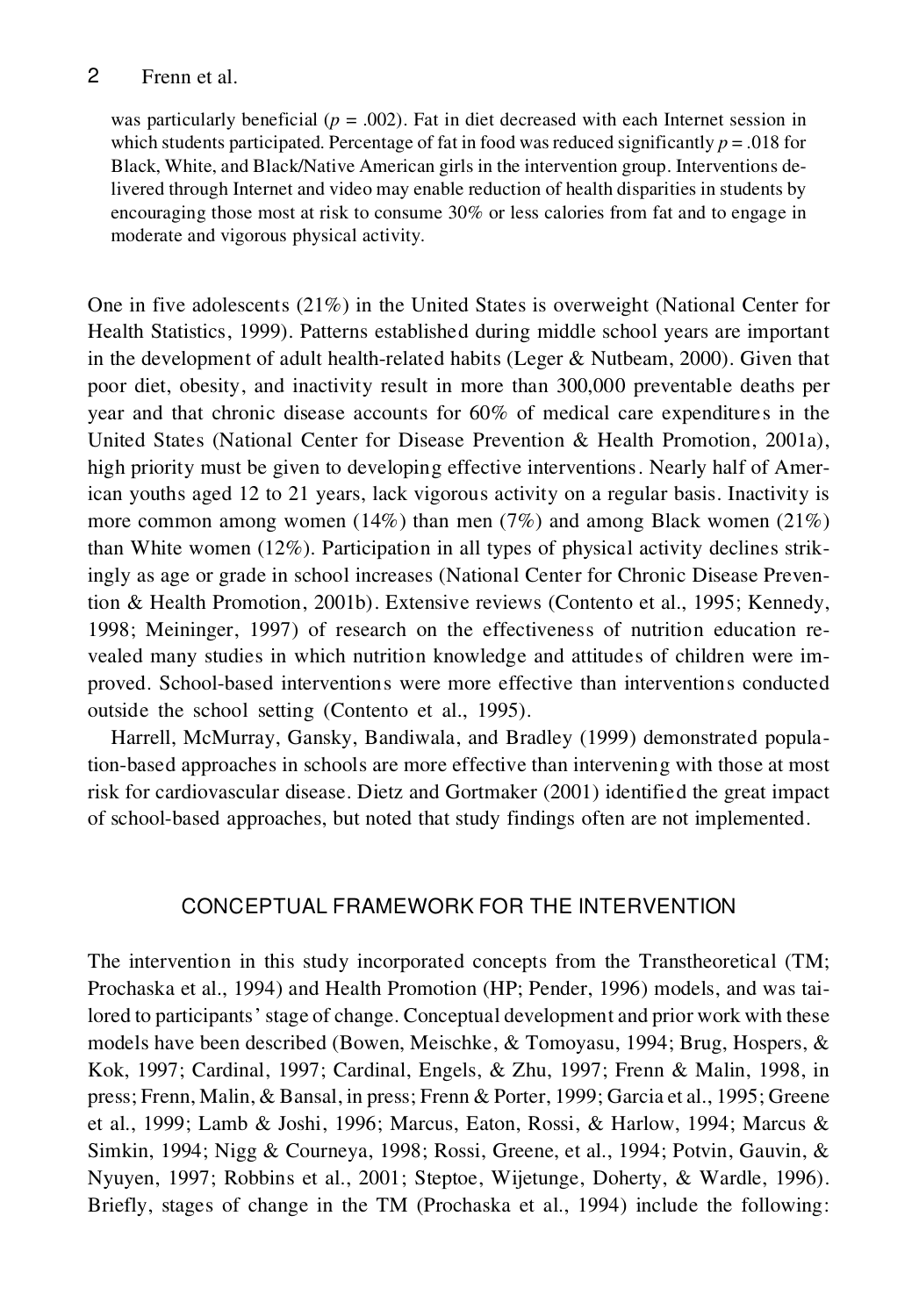Precontemplation (PC)—people may "wish" to change, but have no plans to do so in the next six months; Contemplation (C)—people seriously considering change within six months, but have no specific plans; Preparation (P)—people who state the intention to change within one month and/or have a prior unsuccessful attempt within last year; Action (A)—people actively engaging in the new behavior, experiences, or environment for one day to six months; Maintenance (M)—people sustaining the change six months or more.

Internet and video sessions for students in PC and C stages of change focused on raising awareness of current eating and exercise, identifying pros(or benefits) of both low fat diet and exercise, and overcoming cons (or barriers) to consuming low fatdiets and participating in exercise. Those in P, A, and M stages of change were prepared as "peer mod els" and led the healthy snack and exercise labs with the assistance of senior nursing students and faculty. Online feedback was given to all students in the intervention for each Internet session.

#### This Study

A four-session (Internet and video) intervention with healthy snack and gym labs (gym lab in one school only) wastested in two urban low–middle income middle schools during the 2000–2001 academic year. The purpose was to examine improvement related to Healthy People 2010 Objectives (U.S. Department of Health & Human Services, 2000) for low fat diet, moderate and vigorous physical activity. The research questions examined in this study were:

- 1. Immediately after the intervention, when compared with students in the usual school curriculum, will students who receive the intervention have (a) a signifi cantly greater decrease in dietary fat intake (within a range of 20%–30% of total calories); and (b) greater duration of weekly moderate and vigorous physical activity (PA)?
- 2. Were there differences in response to the intervention for race, sex, income level, or school attended?
- 3. Did response to the intervention differ based on number of sessions or use of gym lab?

### METHOD

### Design

A quasi-experimenta l design was used with assignment to group by classroom. The inter vention also took place in the classroom computer lab.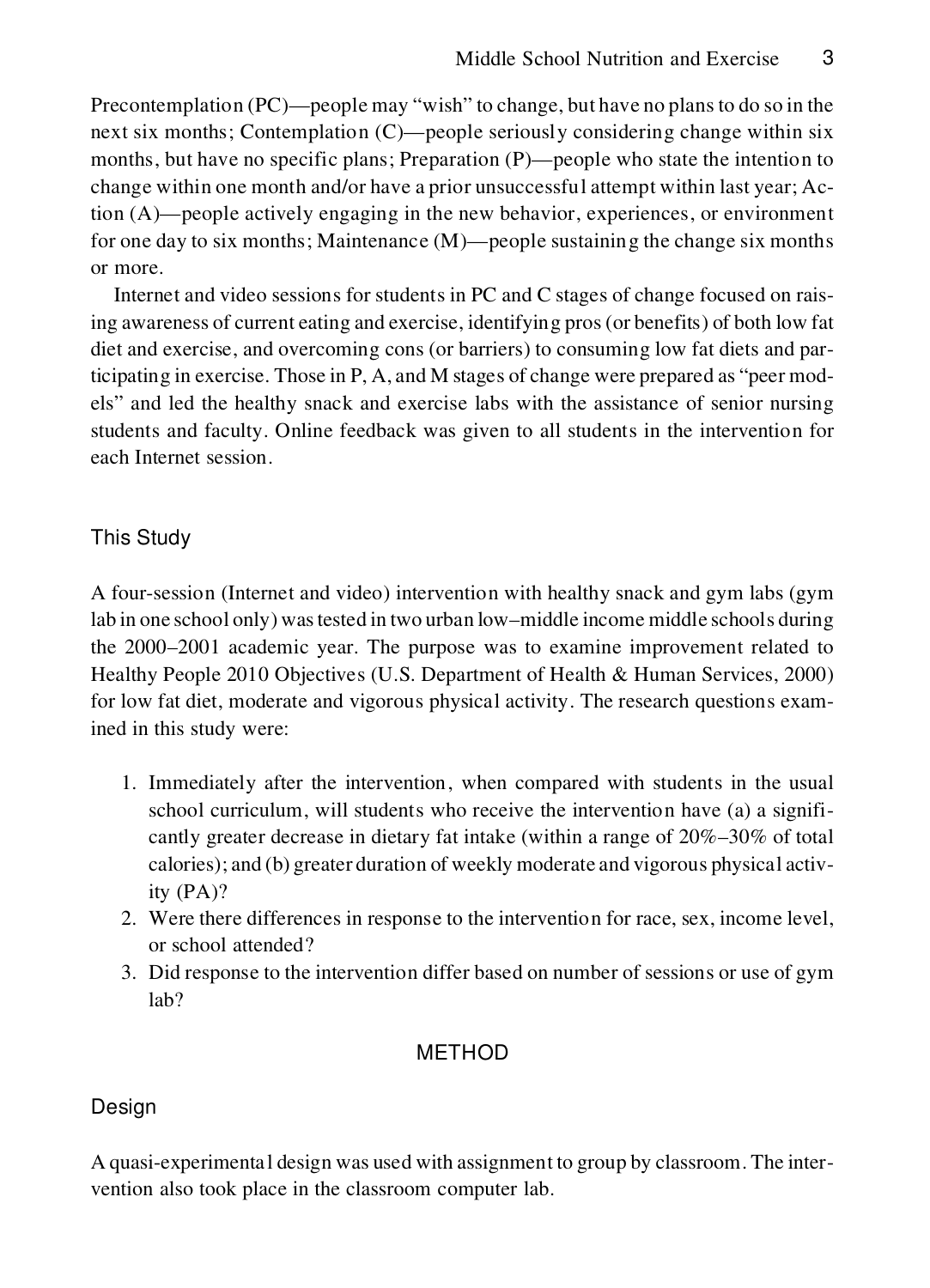### Sample

Following review and approval by the University's Institutional Review Board, the study sample was recruited from two urban schools in the Midwest. Entire classrooms of stu dents were recruited to intervention or control groups based on classroom assignment to prevent diffusion of the intervention to the control group. The sample included 341 stu dents. Because students had missing data for some instruments, listwise deletion to in clude all variables in analyses resulted in a sample of 67 for the intervention group and 63 forthe control. Those included in all analyses were 58 African American, 47 White, 4 His panic, 9 Asian, and 4 Native American. Participants ranged in age from 12 to15, 90 in seventh grade, 33 in eighth grade, 56 were boys, 68 girls. Forty-one were eligible for free lunch, 15 reduced fee, and 68 had no reduction in fee.

#### Measures

The measures used, number of items, and Chronbach's alpha in this study sample are shown in Table 1. Independent variables for both low fat and physical activity included: stage of change, decisional balance, and access. Dependent variables included: the Food Habits Questionnaire and the Child and Adolescent Activity Log (CAAL).

*Independent variables.* Staging questions used by Prochaska's team (Greene et al., 1999) were used with the addition of anchors, such as "at the beginning of the school year," to help students think about how much fat they were eating and how much physical activity they were engaging in six months ago. Participants describing themselves in the action or maintenance stages of change were restaged to precontemplation if their fat intake exceeded 30% according to the algorithmused by Rossi, Rossi, et al.(1994) or if their physical activity was less than 90 minutes for three days. In this study stages for low fat

| Scale                           | No. of Cases | No. of Items | $\alpha$ |
|---------------------------------|--------------|--------------|----------|
| Independent Variables           |              |              |          |
| Pros (benefits) of low fat diet | 253          | 9            | .81      |
| Cons (barriers) to low fat diet | 250          | 9            | .73      |
| Access to low fat food          | 233          | 9            | .75      |
| Pros (benefits) of exercise     | 240          | 9            | .80      |
| Cons (barriers) to exercise     | 242          | 8            | .75      |
| Exercise access                 | 238          | 9            | .7       |
| Dependent variables             |              |              |          |
| Food frequency questionnaire    | 233          | 20           | .82      |
| Child adolescent activity log   | 298          | 21           | .77      |

TABLE 1 Reliability of Measures in This Study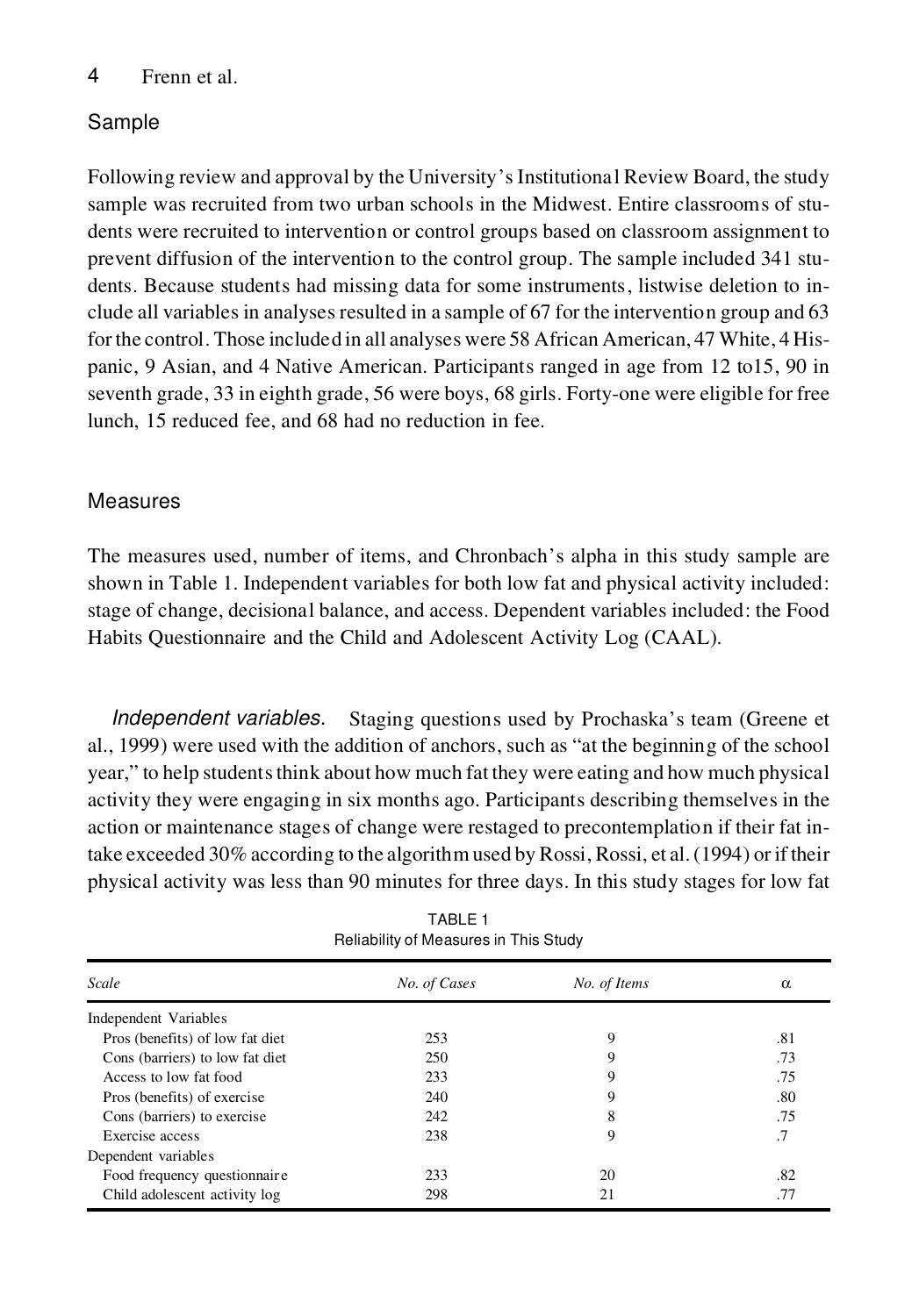were coded: Precontemplation = 1; Contemplation = 2; Preparation = 3; Action = 4; Maintenance = 5; such that a higher score indicated improvement in willingness to change to a diet composed of  $30\%$  or less calories from fat. Stages for exercise were the opposite, such that a lower score indicated maintenance of physical activity for more than six months.

Decisional balance is conceptualized in the TM (Prochaska et al., 1994) as the relative importance of pros and cons for making a behavior change (thisrelationship is conceptu alized as benefits–barriers ratio in the HP model). Pros and cons are reported separately, higher scores indicate higher pros or higher cons. The problems in using test–retest with psychological measures in that participants' responses may change have long been ac knowledged (Burns & Grove, 1987). However, two week test–retest reliability was pre viously examined with 34 low income, culturally diverse middle school students: pros low fat *R* = 0.575, *p* = .003; cons low fat *R* = 0.615, *p* = .000; pros exercise *R* = 0.318, *p* = .113; and cons exercise  $R = 0.423$ ,  $p = .025$ .

Access to low-fat foods is a HP model construct examining availability of low-fat foods such as skim or 1% milk, fruits and vegetables, foods that are baked or broiled rather than fried (Frenn & Malin, in press). Access to exercise programs and facilities is a HP Model construct examining availability of such things as parks, playgrounds, recre ational programs, and health clubs, such as the Boys and Girls club and YMCA (Frenn  $\&$ Malin, in press; Garcia et al., 1995). A higher score on each instrument indicated greater access. Test–retest in a previous sample with 34 culturally diverse middle school stu dents was: access to low fat foods  $R = 0.555$ ,  $p = 0.000$ ; access to exercise facilities and programs  $R = .407$ ,  $p = .002$ . In order not to ask more than one class period of participants for administration of instruments, the accessinstruments were only included on post-test be cause less time was required to complete the other instruments the second time and these surveys could be included.

*Dependent variables.* The Food Habits Questionnaire was used as discussed by Greene et al. (1999). This instrument includes a 21-item series of questions about consumption of high and low fatfoods with a five-option response format.Low fat items were reverse scored and an algorithm used to calculate percentage of fat,such that the resulting total score indicated percentage of fat in diet during the last month. This instrument was found to have the same distributions of stage of change to low fatdiet when tested with Block's Food Frequency Questionnaire modified to increase sensitivity to high fat foods (Greene et al., 1999).

The CAAL was used to collect the physical activity data. Participants were asked to check activities they had done the previous day for each of 7 days and circle the amount of time spent on each. The CAAL contains 21 activities commonly engaged in by middle school age youth and previously was found to correlate highly with exercise as measured by Caltrac accelerometers and with fitness as measured by a step test (Garcia et al., 1995). Similar to Garcia et al. (1995), participants who had completed 3 days of log data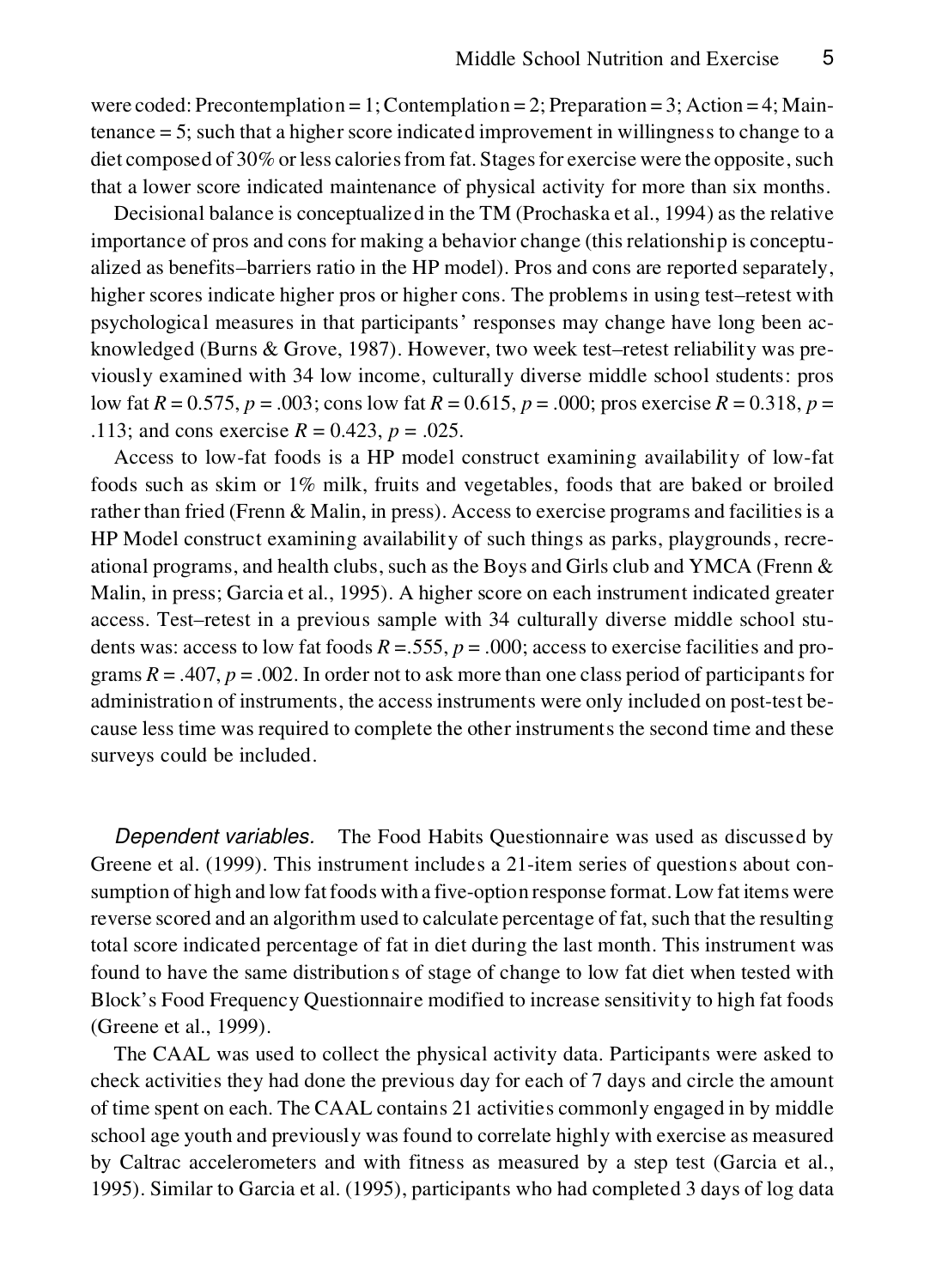were included in the analysis. Because Healthy People 2010 objectives focus on increasing moderate and vigorous activity among youth, only moderate and vigorous activity were included in the analyses (U.S. Department of Health & Human Services, 2000).

*Measure of participation in the intervention.* We did not wish to make a type III error in which the study outcomes are evaluated based on the number of interventions delivered, rather than the number in which participants actually participated (Resnicow et al., 1998). For that reason participants were asked to respond to questions in each module by recording their answers in notebooks provided and online. Participant responses were tallied on completion of the study to determine their level of participation.

### **Procedures**

An interviewer read the survey aloud while students marked their responses from their own copy. An additional interviewer circulated around the room to answer questions, check for missing data, and check for pattern response completion without attention to the items (these surveys were not included in the analyses). Pre- and post-test data collection each lasted approximately 45 min. The CAAL logs were completed for three school days requiring approximately 5 min each day. Participants received a fruit snack at pre- and post-test and those completing both received a two dollar coupon for use in the school bookstore.

The intervention was conducted in four Internet sessions plus a healthy snack session and a gym class (one school only) of approximately 50 min (six total sessions). Interventions were delivered in the classroom computer lab. Content for each session and video is shown in Table 2.

# Data Analyses

Descriptive statistics were used to examine percentage fat in diet and duration of moder ate and vigorous activity. CAAL activities include those of mild, moderate, and vigorous intensity activities. Moderate and vigorous activity were included in analyses because these reflect Healthy People 2010 goals for adolescents. Total activity was also analyzed, because this has value for improving health (Twisk, Kemper, & van Mechelen, 2000). Statistical Package for the Social Sciences (SPSS) General Linear Model (GLM; SPSS, Inc., 1999) was used with age as a covariate to compare participants on variables by sex, race, eligibility for free or reduced fee lunch (proxy for family income), and school, as well as interactions among these demographic characteristics with response to the inter vention. Pre-test data on each measure were subtracted from post-test data to create a dif-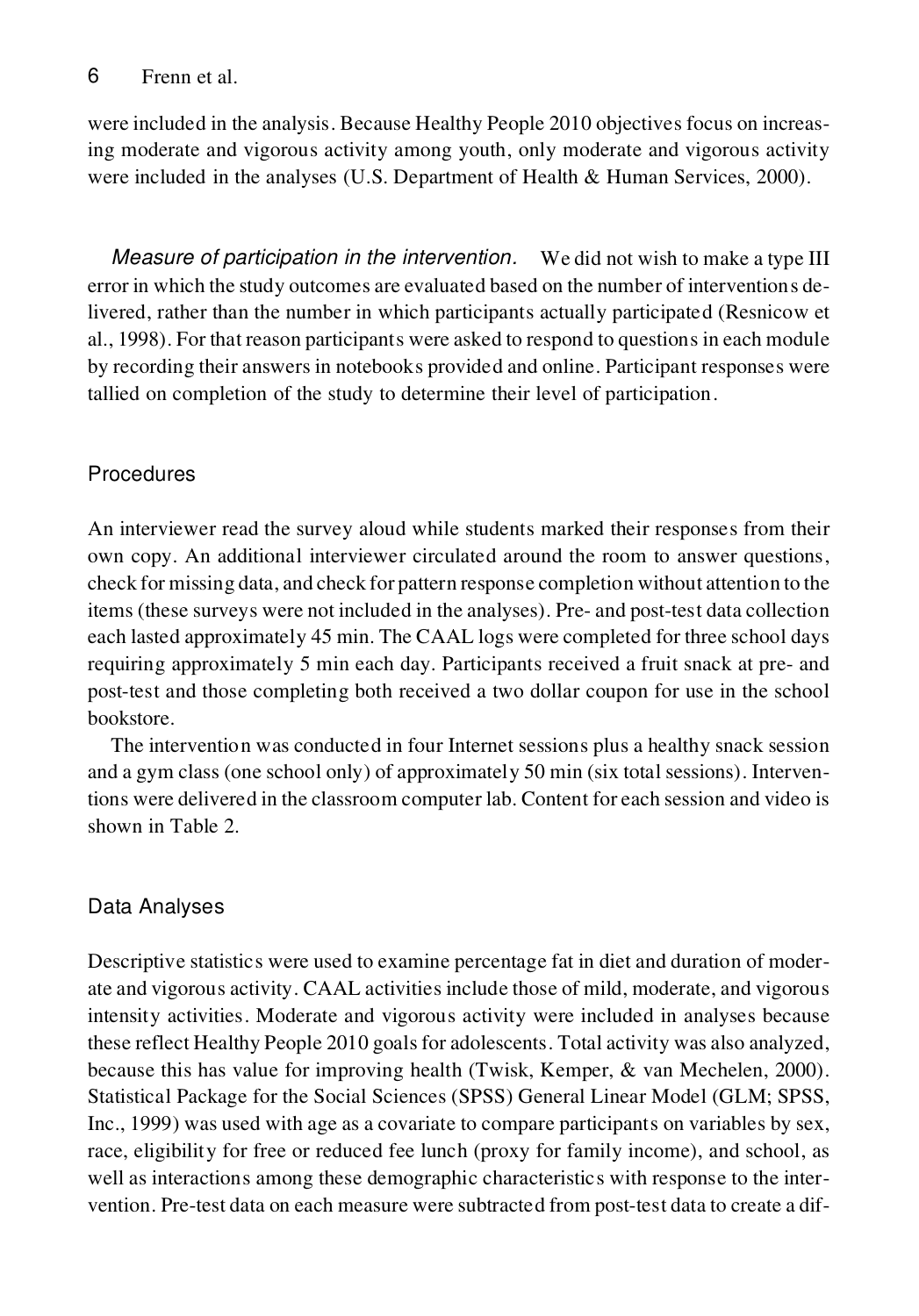#### TARI F 2 Content Covered in Internet, Videos, and Lab Activities

- *Session 1* The session is structured to be interactive and incorporates multiple instructional methods (Leiberman, 1997). Session content includes interesting facts about teens and fat in diet, using the food pyramid to foster self-reevaluation, and consciousness raising for benefits of a healthy diet. The fat content in food, including those in fast food restaurants, is presented. Students complete a 1-day food diary on the Internet software and are given feedback regarding fat, calories, and nutritional quality to further increase their self-reevaluation.
- *Session 2* The Internet session asks students to identify foods they have eaten from the food pyramid (to build self-efficacy through enactment of healthy choices). Students read labels of common foods and identify the fat content on the Internet program (to raise consciousness of fat in foods). Test tubes of fat displayed in unappetizing ways elicit emotional arousal useful in fostering self-efficacy for healthier food choices.
- *Session 3* Students consider the things they ask for at home and identify a healthy alternative. Students will be asked to talk about the healthy request with their parent/guardian. We know that family influence on eating patterns is substantial (Maibach & Parrott, 1995), so this session is designed to help students overcome barriers to healthy eating by improving their access to healthy alternatives. Since media messages are designed to get children to request foods and parents buy 61% of what is requested (Sallis, 1993), refusal skills for unhealthy media messages are integrated in this Internet session. Students are asked how they would respond to unhealthy video message, as well as what healthy food they will ask a parent/guardian to purchase.
- *Session 4* This session involves students in preparing healthy snacks in small groups lead by peer models with the assistance of senior nursing students. Peer models lead their group in calculating the total fat and calorie content of their snack, distributing a sample at the end of the class. This session builds self-efficacy through enactment and is designed to help students overcome barriers to eating healthy foods that they may not have realized they like and can prepare themselves. Discussion of ingredients and sharing of recipes that students can share with their families is designed to promote access to healthy alternatives, since not knowing how to prepare fruits and vegetables is a barrier for adolescents in including these foods in their diet (Baranowski, Cullen, & Baranowski, 1999).
- *Session 5* The Internet content focus is exercise for a healthy life. The session focus is consciousness raising and self-reevaluation. Moderate and vigorous exercise are described. Students are asked to list activities they engage in. Feedback is given regarding how much activity is recommended and the discussion among students is focused on ways they each get this kind of exercise. Students review their calorie intake along with how much moderate and vigorous physical activity they need to burn those calories.
- *Session 6* (only used in School 1) Consciousness Raising includes participation in peer-led activities during gym class. The focus is on activities that are accessible and possible to perform safely outside of school, so as to promote self-awareness of lifelong opportunities for physical activity and the amount of calories burned while doing the activity for five minutes. Peer models lead physical activities at stations in the gym assisted by senior nursing students.
- *Video 1* Student actors of various racial/ethnic heritages are shown thinking about what they are eating (to foster self-reevaluation and consciousness raising and improved self-efficacy through vicarious modeling). Students are reminded to think about what they have eaten in relation to the food pyramid, using verbal persuasion to foster self-efficacy. Portion sizes of foods in various cultures are shown from the City of Milwaukee Health Department ABCs program.
- *Video 2* Our teen role models are shown thinking about what to eat at a variety of fast food restaurants. The intent of this video is to raise consciousness of ways to make healthier choices when you do eat out, as well as improve self-efficacy through vicarious modeling.
- *Video 3* This three-minute video is in a grocery store, with a bad dream sequence in which our character is chased by unhealthy foods. Our character slowly wakes up choosing vegetables, fruits, and whole grains.

- *Video 4* This 3-min video focuses on television, encouraging students to ask for and do what is healthy, not what advertisers ask them to do. Student actors asking for healthy foods, not unhealthy foods, advertised are presented as a way to foster self-reevaluation. The video reinforces the idea that seventh graders can increase their access to healthy foods by asking their parents/guardians for these foods, rather than products advertised.
- *Video 5* This three-minute video shows a variety of physical activities with a theme of "What is exercise?" This content fosters self-reevaluation as students are encouraged to think about the things they are doing to be physically active and additional ideas they could consider. Our purpose is to foster self-efficacy through vicarious modeling and reinforce benefits of physical activity at mild, moderate and vigorous levels.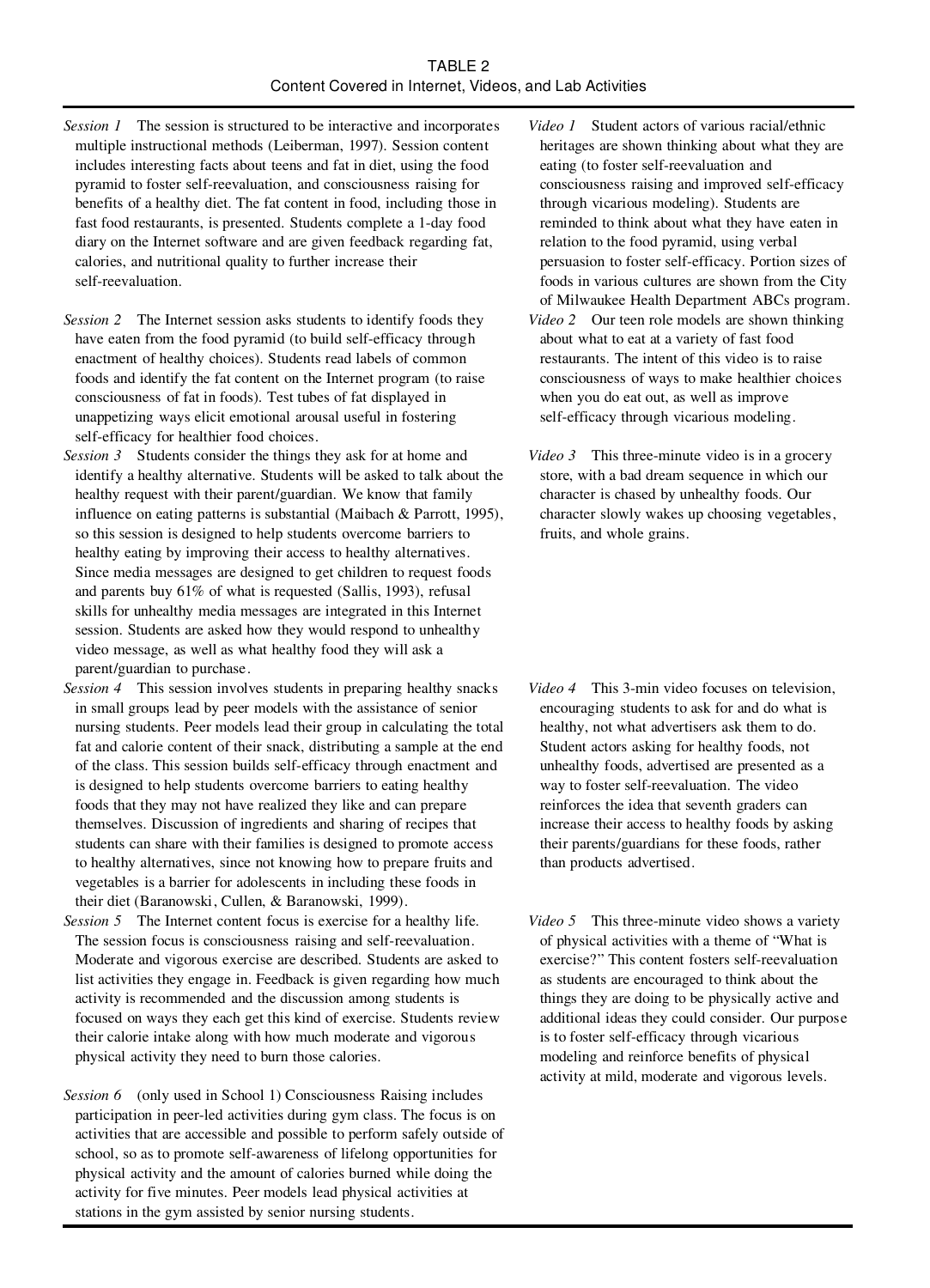ference score for analysis. The number of sessions with answers recorded in notebooks and online were summed.

## RESULTS

Findings of the study are described for each research question (RQ). Figures include those most at risk for obesity later in life: African American and Hispanic girls and those with low income.

RQ1: Immediately after the intervention, when compared with students in the usual school curriculum, will students who receive the intervention have (a) a significantly greater decrease in dietary fat intake (within a range of 20%–30% of total calories); and (b) greater duration of weekly moderate and vigorous PA?

The difference in percentage fat between the intervention and control groups as a whole was not significant. Mean percentage fat was  $31\%$  for the intervention group and 32% for the control on both pre- and post-test.

Both control and intervention groups decreased their amount of moderate and vigor ous activity, but the level of decrease in moderate and vigorous activity was less among the intervention group  $(-8.58 \text{ min})$  as compared to the control  $(-37.61 \text{ min}; p = .024)$ .

RQ2: Were there differences in response to the intervention for race, sex, in come level, or school attended?

There were significant interactions for the mean differences between demographic variables and the intervention and control groups. Asshown in Figure 1, girlsin the inter-



FIGURE 1 Differences in percentage fat in food by race for females. Pre-test levels were subtracted from post-test totals of percentage fat in food,so a lower number is the desired difference; 0 represents no change in per centage fat.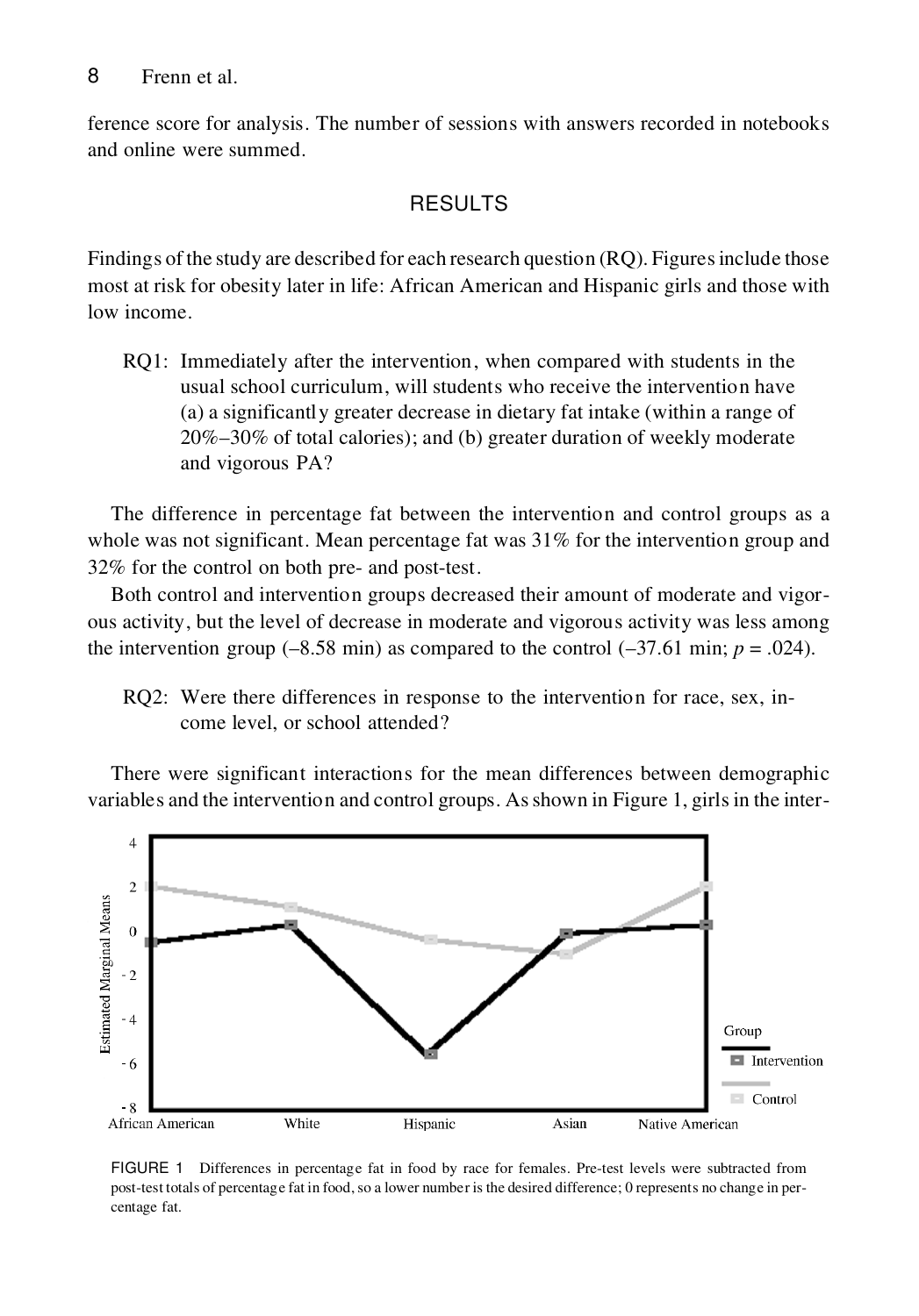vention group decreased their dietary fat in comparison to the control group (*p* = .018) for African Americans, White, Hispanics, and Native Americans. There was also an interaction effect for access to low fat foods among race, sex, and group ( $p = .036$ ). White, Hispanic, and Asian girls in the intervention group had greater access to low fat foods.

Boys in the control group decreased their fat more in each racial group. This may be explained by the fact that boys (except Blacks) in the intervention group reported less ac cess to low fat foods than boys in the control group.

The response to the intervention differed in percentage fat in diet from pre- to post-test  $(p = .002)$  between sexes at each school. No other variables differed significantly in this interaction. When a comparison of demographic variables and differences in stage, pros, cons, and fat in diet was conducted, there were significant differencesin free lunch status  $(p = .000)$  and age  $(p = .000)$  between the schools (only seventh grade students were included in the first school that also had more students with low income, whereas seventh and eighth grade students were included in the second school).

There was also a significant ( $p = .04$ ) interaction among race, income, and group as shown in Figure 2, with the intervention group increasing physical activity among those with the lowest income for all races except Native Americans, whereas the opposite was true for the control group. Response to the intervention did not differ significantly by sex for physical activity.

RQ3: Did response to the intervention differ based on number of sessions or use of gym lab?

Individual school analyses demonstrated that the number of sessions students responded to the Internet program online and/or in their notebook were associated with a decrease in their percentage fat in diet as shown in Figure 3.



FIGURE 2 Differences in moderate/vigorous activity, by group, income, and race. Pre-test levels were subtracted from post-test totals of moderate vigorous activity, so a higher number is the desired difference; 0 represents no change in activity.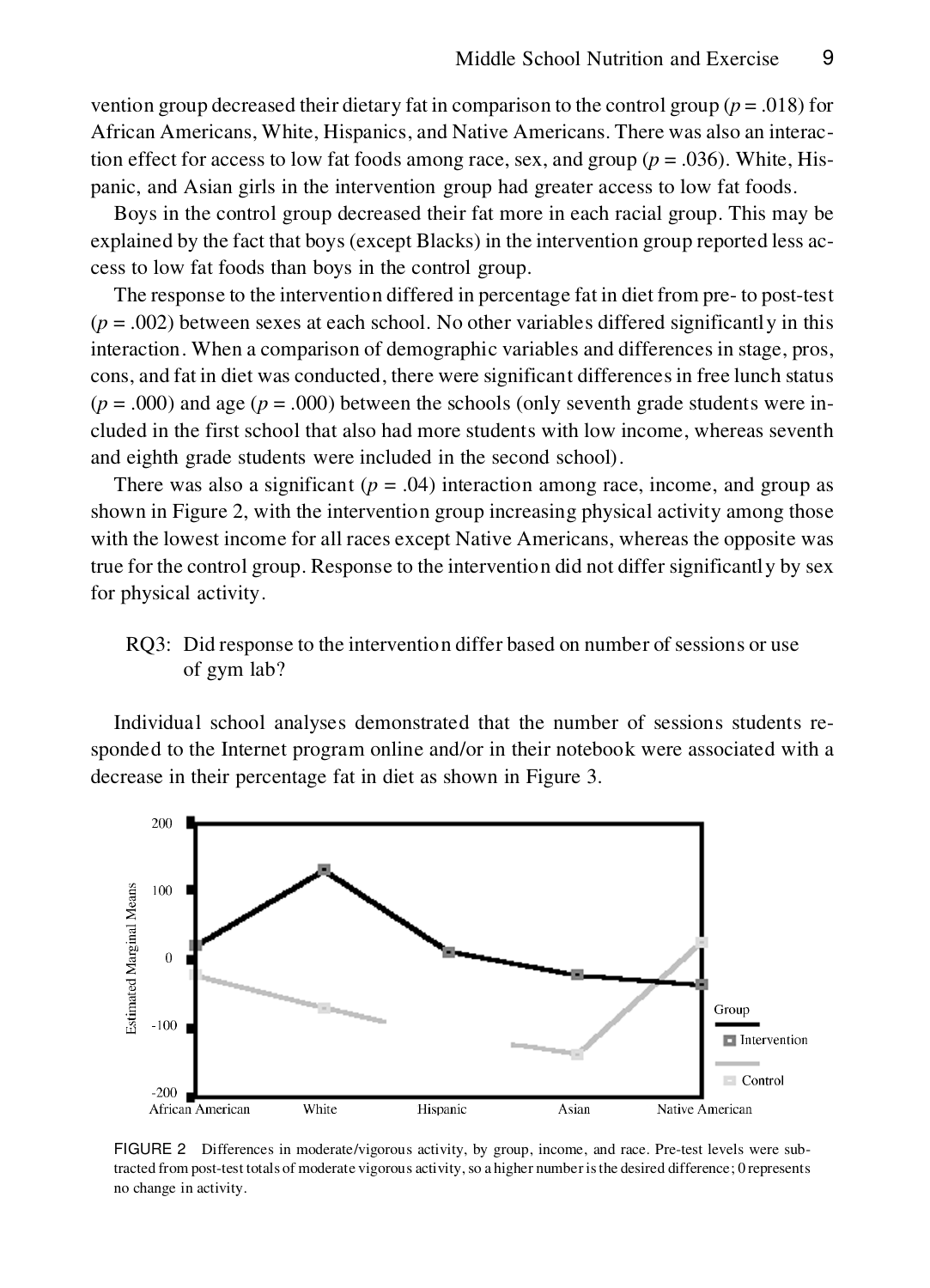

FIGURE 3 Relationships of decrease in percentage fat in diet to number of sessionsin that students participated. Pre-test levels were subtracted from post-test totals of percentage fat in diet, so a lower number is the desired difference; 0 represents no change in percentage fat.

The gym lab was only conducted in the first school. When demographic variables, as well as difference in exercise stage, pros, and cons, were regressed on differences in total activity, the only significant variable was whether or not a physical activity lab was used  $(p = .002)$  with an adjusted  $R^2 = 0.24$ ;  $F(9, 28) = 2.325$ ;  $p = .042$ . Those with the peer-led gym lab increased their total physical activity, whereas those with only the Internet and video intervention decreased their total physical activity, but not as much as those in the control group as shown in Figure 4.

#### DISCUSSION

The statistical analyses with significant interactions demonstrate that the effect of inter vention varies from race to race and from boys to girls. Both the low fat diet and physical activity aspects of the intervention resulted in significantly better outcomesfor all but one racial subgroup in girls, who have the greatest risk of obesity later in life.

The effectiveness of the intervention in reducing fat in diet increased with each additional session that students responded to online and/or in the notebook provided. Because the Healthy People 2010 target of 30% or less calories from fat (U.S. Department of Health & Human Services,  $2000$ ) was not reached with the four Internet sessions and videos tested, additional sessions should be added. Gortmaker et al.'s (1999) middle school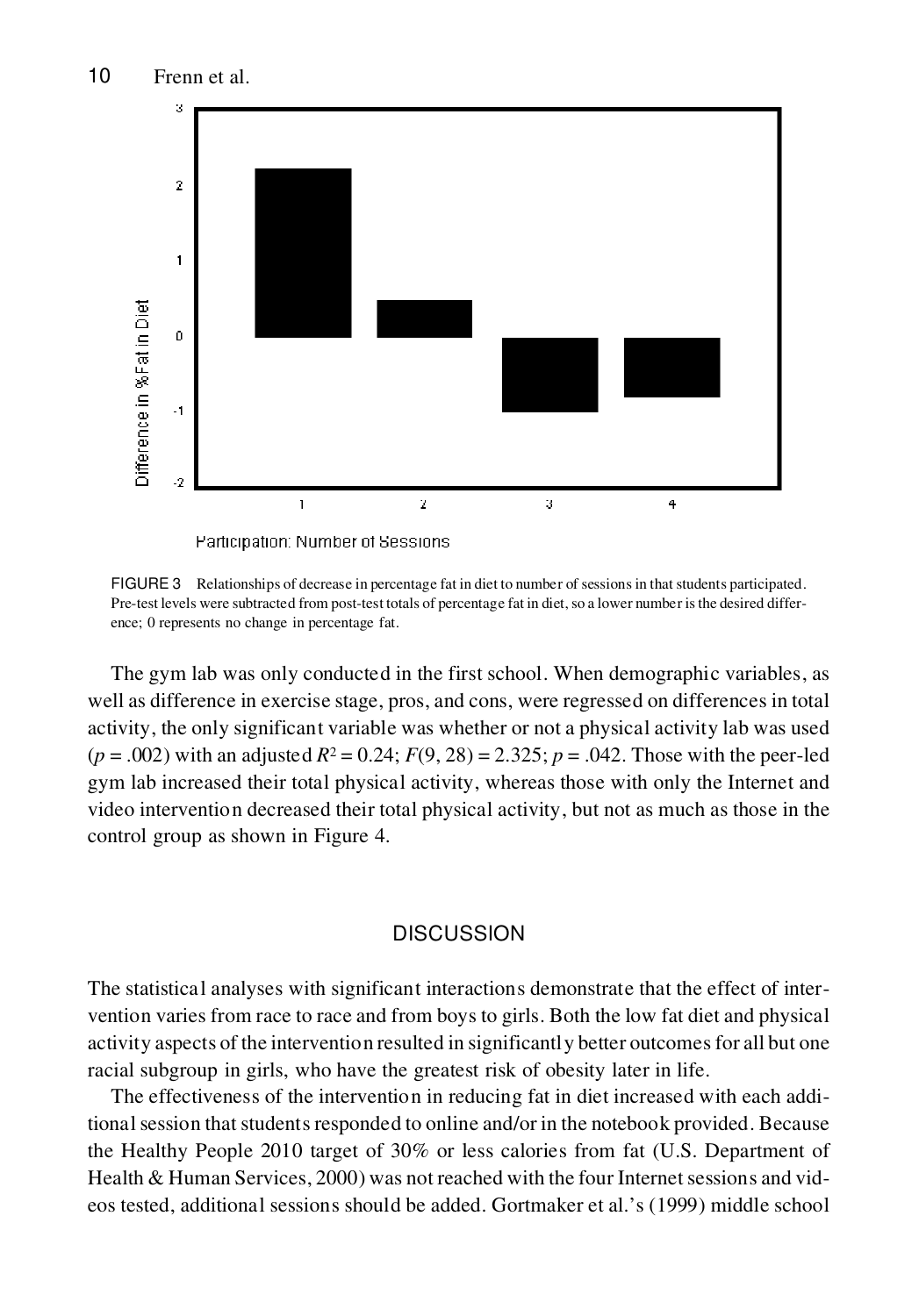

FIGURE 4 Differencesin total change in activity with peer-led physical activity lab. Pre-test levels were subtracted from post-test totals of activity so a higher number is the desired difference; 0 represents no change in activity.

diet and exercise intervention included 16 sessions, so more than the four examined in this study likely will be needed for maximal effectiveness using Internet and video deliv ery as well. Kumianyka et al.'s (2000) comprehensive review of dietary fat reduction intervention studies also noted greater effect with a greater number of intervention contacts.

This study adds to knowledge in that it is a short, conceptually-based intervention that is an improvement over traditional education in reducing dietary fat and maintaining in creased frequency of moderate and vigorous physical activity for those most at risk for obesity later in life. Dale and Corbin (2000) similarly found that the conceptual approach with ninth grade students resulted in less sedentary behavior among girls.

The study results depict the complexity of intervention research. Even a standardized intervention (with the same Internet and video content) interacts differently with sex, age, income, and race. To the degree schools differ on these demographic variables, there will also be different responses by school. Gordon-Larsen, McMurray, and Popkin (2000) identified the importance of such demographic factors in middle and high school students engaging in moderate and vigorous activity. An intervention that works with those at highest risk is important, given the lower amounts of moderate and vigorous ex ercise of Black and Hispanic adolescents.

There were no significant differences in intervention effectiveness whether or not the peer-led food lab wasincluded. Because thisistime, personnel, and resource intensive by comparison to the Internet sessions and videos, the latter type of sessions should be de veloped and tested in subsequent research.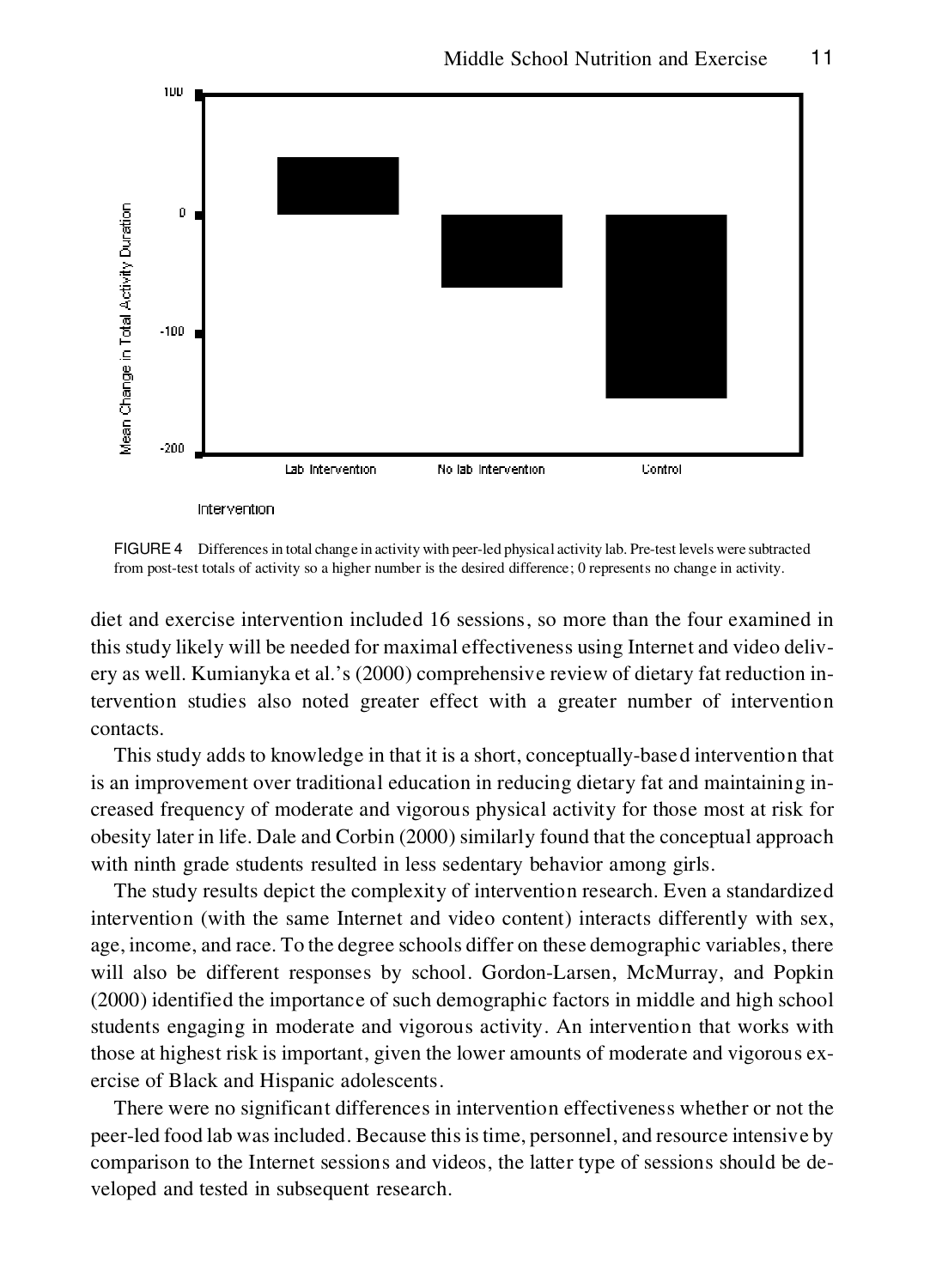The sample size in the first school was sufficient to examine physical activity vari ables with and without the peer lead gym lab. The lab was very effective, especially for girls and those with low income, both subgroups who are at greatest risk for lower activity and for obesity as they grow older. This aspect of the intervention was not re-examined in the second school, because there was not a way to access gym space during times for the computer classes wherein the intervention took place. Because nursing students assisted with the peer-led gym class, the personnel costs of this aspect of the intervention may require that such resources be allocated to schools with the lowest income students for the addition of a peer-led gym class, especially for girls.

#### Limitations and Needs for Further Research

Thisstudy waslimited by the number of participants who completed all instruments with less than 20% missing data. Listwise deletion is used for multivariate analysis and the amount of missing data in instruments greatly reduced the number of students whose data could be used for analysis. The resulting sample did not permit analyses of both diet and exercise variables in the same equation. A larger study is warranted once additional sessions have been added to attain the 30% of fat in diet target in Healthy People 2010.

The low test–retest correlations for instruments, is a further study limitation. Burns and Grove (1987) questioned the use of such estimates of stability in paper and pencil tests measuring attitudes, because it is assumed the attitudes may change.

The sex differences in access that resulted in different responses to this intervention by boys compared with girls requires further examination. Especially in groups with low income and middle school aged children, who do not independently have access to foods and opportunitie s or equipment for exercise, the effectiveness of any intervention may be compromised if participants do not have access to necessary requisites for the behavior.

#### **CONCLUSION**

The exercise session with peer-led, physical activity lab was effective in increasing mod erate and vigorous activity. The Internet content alone prevented decrease in exercise to the degree it occurred in the control group. Adding an additional Internet session focused on exercise may be helpful, because Internet sessions can be administered across many schools with less personnel and without accessto a gym. Most important, the intervention examined in this study significantly reduced percentage of dietary fat among girls, who are at greatest risk of obesity in later life.

#### **REFERENCES**

Baranowski, T., Cullen, K. W., & Baranowski, J. (1999). Psychosocial correlates of dietary intake: Ad vancing dietary intervention. *Annual Review of Nutrition, 19*, 17–40.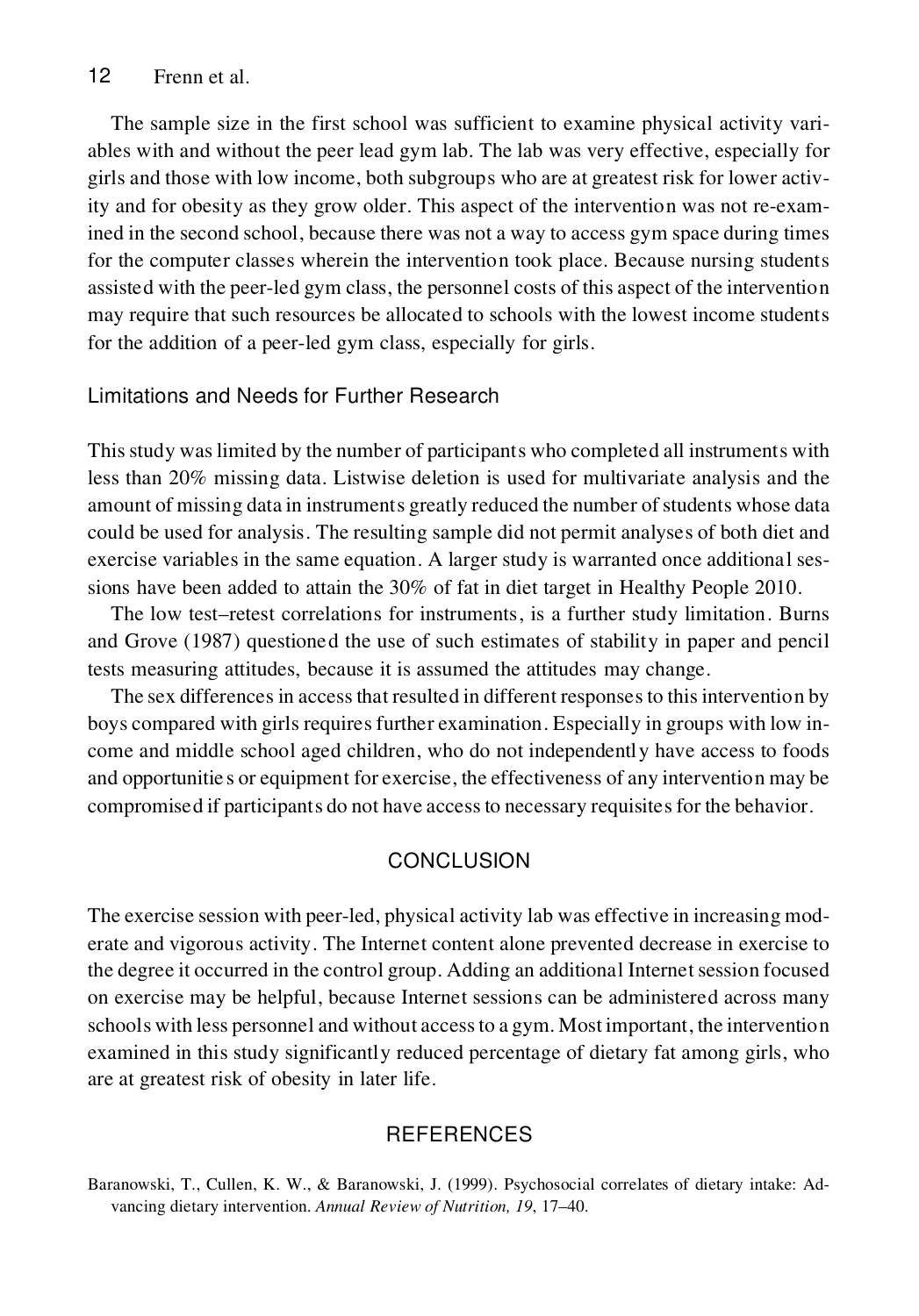- Bowen, D.J., Meischke, H.,& Tomoyasu, N. (1994). Preliminary evaluation of the processes of changing to a low-fat diet. *Health Education Research, 9*(1), 85–94.
- Brug, J., Hospers, H. J., & Kok, G. (1997). Differences in psychosocial factors and fat consumption between stages of change for fat reduction. *Psychology & Health, 12*, 719–727.
- Burns, N., & Grove, S. K. (1987). *The practice of nursing research: Conduct, critique and utilization.* Philadelphia: W. B. Saunders.
- Cardinal, B. (1997).Construct validity of stages of change for exercise behavior. *American Journal of Health Promotion, 12*(1), 68–74.
- Cardinal, B., Engels, H. J., & Zhu, W. (1997). Application of the transtheoretical model of behavior change to preadolescents' physical activity and exercise behavior. *Pediatric Exercise Science, 10*(1), 69–80.
- Contento,I.,Balch, G.,Bronner, Y., Lytle, L., Maloney, S., Olson,C., et al.(1995). The effectiveness of nutrition education and implications for nutrition education policy: A review of research. *Journal of Nutritional Education, 27*(4), 191–199.
- Dale, D., & Corbin, C. B. (2000). Physical activity participation of high school graduates following exposure to conceptual or traditional physical education. *Research Quarterly in Exercise & Sports, 71*, 61–68.
- Dietz, W. H., & Gortmaker, S. L. (2001). Preventing obesity in children and adolescents. *Annual Review of Public Health, 22,* 337–353.
- Frenn, M., & Malin, S. (in press). Diet and exercise in low income, culturally diverse middle school students. *Public Health Nursing*.
- Frenn, M., & Malin, S. (1998). Health promotion: Theoretical perspectives and clinical applications. *Holistic Nursing Practice, 12*, 1–8.
- Frenn, M., Malin, S., & Bansal, N. K. (in press). Stage based interventions for low fat diet with middle school students. *Journal of Pediatric Nursing.*
- Frenn, M., Porter, C. P. (1999). Exercise and nutrition: What do adolescents think is important? *Applied Nursing Research, 12*(4), 179–184.
- Garcia, A., Broda, M. A., Frenn, M., Coviak, C., Pender, N. J., & Ronis, D. L. (1995). Gender and develop mental differences in exercise beliefs among youth and prediction of their exercise behavior. *Journal of School Health, 65*(6), 213–219.
- Gordon-Larsen, P., McMurray, R. G., & Popkin, B. M. (2000). Determinants of adolescent physical activity and inactivity patterns. *Pediatrics, 105*(6). Retreived August 1, 2000 from http://www.pediatrics.org/cgi/content/full/106/6/e83
- Gortmaker, S. L., Peterson, K., Wiecha, J., Sobol, A. M., Dixit, S., Fox, M. K., et al. (1999). Reducing obesity via a school-based interdisciplinary intervention among youth. *Archives of Pediatric and Adolescent Medicine, 153*, 975–983.
- Greene, G. W., Rossi, S. R., Rossi,J. S., Velicer, W. F., Fava,J.L.,& Prochaska,J. O.(1999). Dietary applications of the stages of change model. *Journal of the American Dietetic Association, 99*, 673–678.
- Harrell, J. S., McMurray, R. G., Gansky. S, A., Bangdiwala, S. I., Bradley, C. B. (1999). A public health vs. a risk-based intervention to improve cardiovascular health in elementary school children: The Cardiovascular Health in Children study. *American Journal of Public Health, 89,* 1529–1535*.*
- Kennedy, C. M.(1998).Childhood nutrition.In J.J. Fitzpatrick (Ed.), *Annualreview of nursing research* (Vol 16, pp. 3–38). New York: Springer.
- Kumianyka, S. K.,Bowen, D.,Rolls,B.J., Van Horn, L., Perri, M. G.,Czajikowski, S. M., et al.(2000). Maintenance of dietary behavior change. *Health Psychology, 19*, 42–56.
- Lamb, R., & Joshi, M. S. (1996). The stage model and processes of change in dietary fat reduction. *Journal of Human Nutrition & Dietetics, 9*, 43–53.
- Leger, L., & Nutbeam, D. (2000). A model for mapping linkages between health and education agencies to improve school health. *Journal of School Health, 70*, 45–50.
- Leiberman, D. A. (1997). Interactive video games for health promotion: Effects on knowledge, self- efficacy, social support, and health. In R. L. Street, W. R. Gold, & T. Manning (Eds.), *Health promotion and inter active technology: Theoretical applications and future directions*(pp. 103–120). Mahwah, NJ: Lawrence Erlbaum Associates, Inc.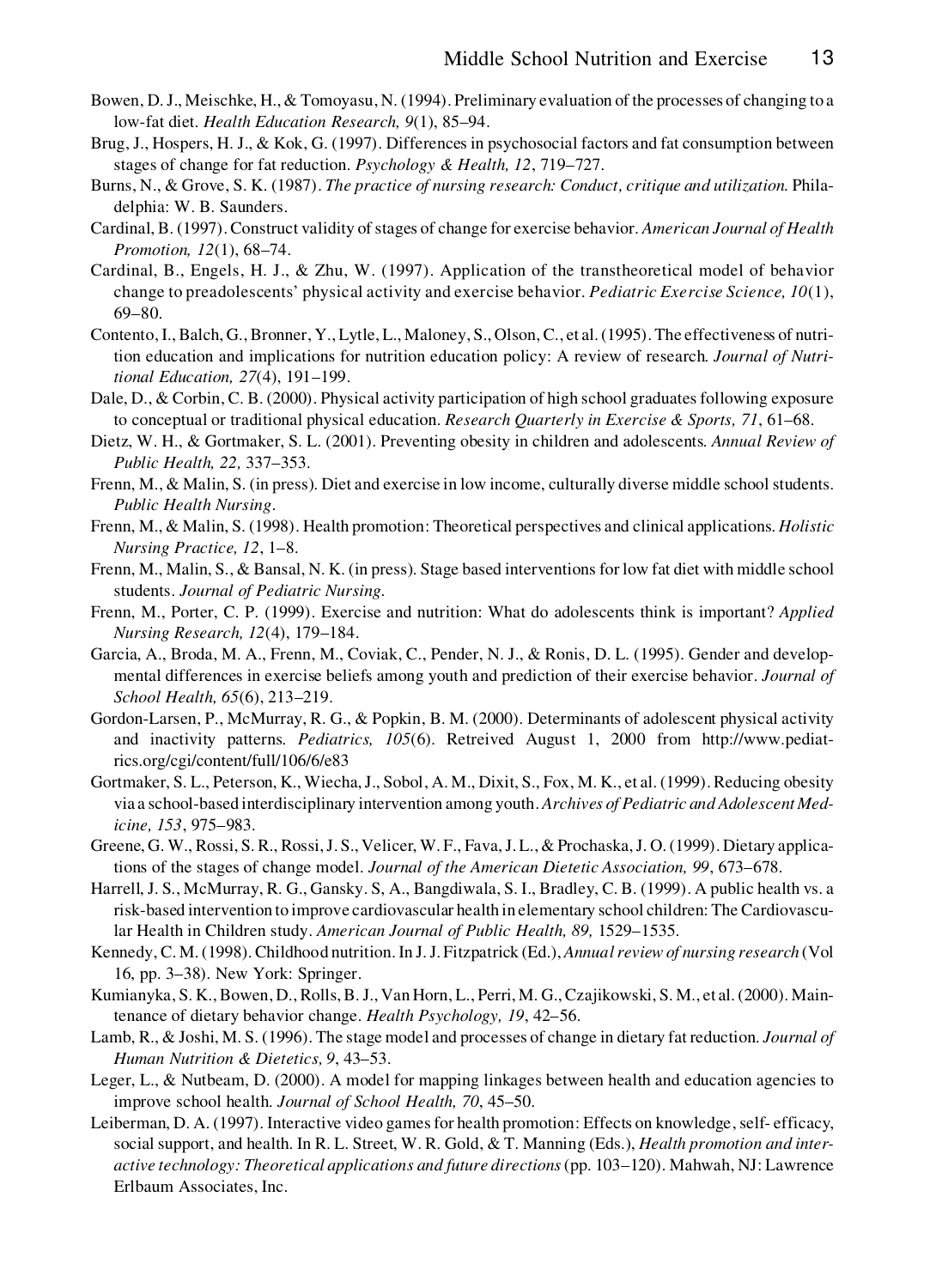- Maibach, E., & Parrott, R. L. (Eds.). (1995). *Designing health messages: Approaches from communication theory and public health practice.* Thousand Oaks, CA: Sage.
- Marcus, B. H., Eaton,C. A., Rossi,J. S., & Harlow, L.I.(1994). Self-efficacy, decision-making, and stages of change: An integrative model of physical exercise. *Journal of Applied Social Psychology, 24*, 489–508.
- Marcus, B. H., & Simkin, L. R. (1994). The transtheoretical model: Applicationsto exercise behavior. *Medicine & Science Sports & Exercise, 26*, 1400–1404.
- Meininger, J. C. (1997). Primary prevention of cardiovascular disease risk factors: Review and implications for population-based practice. *Advance Practice Nurse Quarterly, 3*, 70–79.
- NationalCenter for Disease Prevention and Health Promotion. (2001a). *Physical Activity and good nutrition: Essential elements to prevent chronic diseases and obesity*. Retreived October 25, 2001 from http://www.cdc.gov/nccdphp/dnpa/dnpaaag.htm
- National Center for Chronic Disease Prevention & Health Promotion. (2001b). Physical activity and health: Adolescents and young adults.Retrieved October 25, 2001 http://www.cdc.gov/nccdphp/sgr/adoles.htm
- NationalCenter for Health Statistics.(1999). *Healthy People 2000Review, 1998*–*99.* Hyattsville, MD: Public Health Service.
- Nigg, C. R., & Courneya, K. S. (1998). Transtheoretical model: Examining adolescent exercise behavior. *Journal of Adolescent Health, 22*, 214–224.
- Pender, N. J. (1996). *Health promotion in nursing practice* (3rd ed). Stamford, CT: Appleton & Lange.
- Potvin, L., Gauvin, L., & Nyuyen, N. M. (1997). Prevalence of stages of change for physical activity in rural, suburban and inner-city communities. *Journal of Community Health, 22*, 1–12.
- Prochaska, J. O., Velicer, W. F., Rossi, J. S., Goldstein, M. G., Marcus, B. H., Rakowski, W., et al. (1994). Stages of change and decisional balance for 12 problem behaviors. *Health Psychology, 13*, 39–46.
- Resnicow, K., Davis, M., Smith, M., Lazarus-Yaroch, A., Baranowski, T., Baranowski, J., et al. (1998). How best to measure implementation of school health curricula: A comparison of three measures. *Health Education Research, 13*, 239–250.
- Robbins, L. B., Pender, N.J., Conn, V. S., Frenn, M. D., Neuberger, G. B., Nies, M. A., et al. (2001). Physical activity research in nursing. *Image Journal of Nursing Scholars, 33,* 315–321.
- Rossi, S. R., Greene, G. W., Reed, G. R., Rossi,J. S., Prochaska, J. O., & Velicer, W. F. (1994). Cross validation of a decisional balance measure for dietary fat reduction (abstract). *Annals of Behavioral Medicine, 16*(suppl), 167.
- Rossi, S. R., Rossi,J. R., Rossi-Delprete, L. M., Prochaska,J. O., Bonspach, S. W., & Carleton, R. A. (1994). A process of change model for weight control for participants in community-based weight loss program. *International Journal of Addictions, 29*, 162–177.
- Sallis, J .F. (1993). Promoting healthful diet and physical activity. In S. G. Millstein, A. C. Petersen, & E. O. Nightingale (Eds). *Promoting adolescent health: Rationale, goals, and objectives* (pp. 209–241). Washington, DC: The Carnegie Corporation.
- SPSS, Inc. (1999). *Statistical Program for the Social Sciences.* Version 9.0. Chicago: Author.
- Steptoe, A., Wijetunge, S., Doherty, S., & Wardle,J. (1996). Stages of change for dietary fat reduction: Asso ciations with food intake, decisional balance and motives for food choice. *Health Education Journal, 55*, 108–122.
- Twisk,J.W .R.,Kemper, H.C. G.,& van Mechelen,W.(2000). Tracking of activity and fitness and the relationship with cardiovascular disease risk factors. *Medicine & Science in Sports & Exercise, 32,* 1455–1461.
- U.S. Department of Health and Human Services, Office of Public Health and Science. (2000). *Healthy People 2010*. Washington, DC: US Government Printing Office.